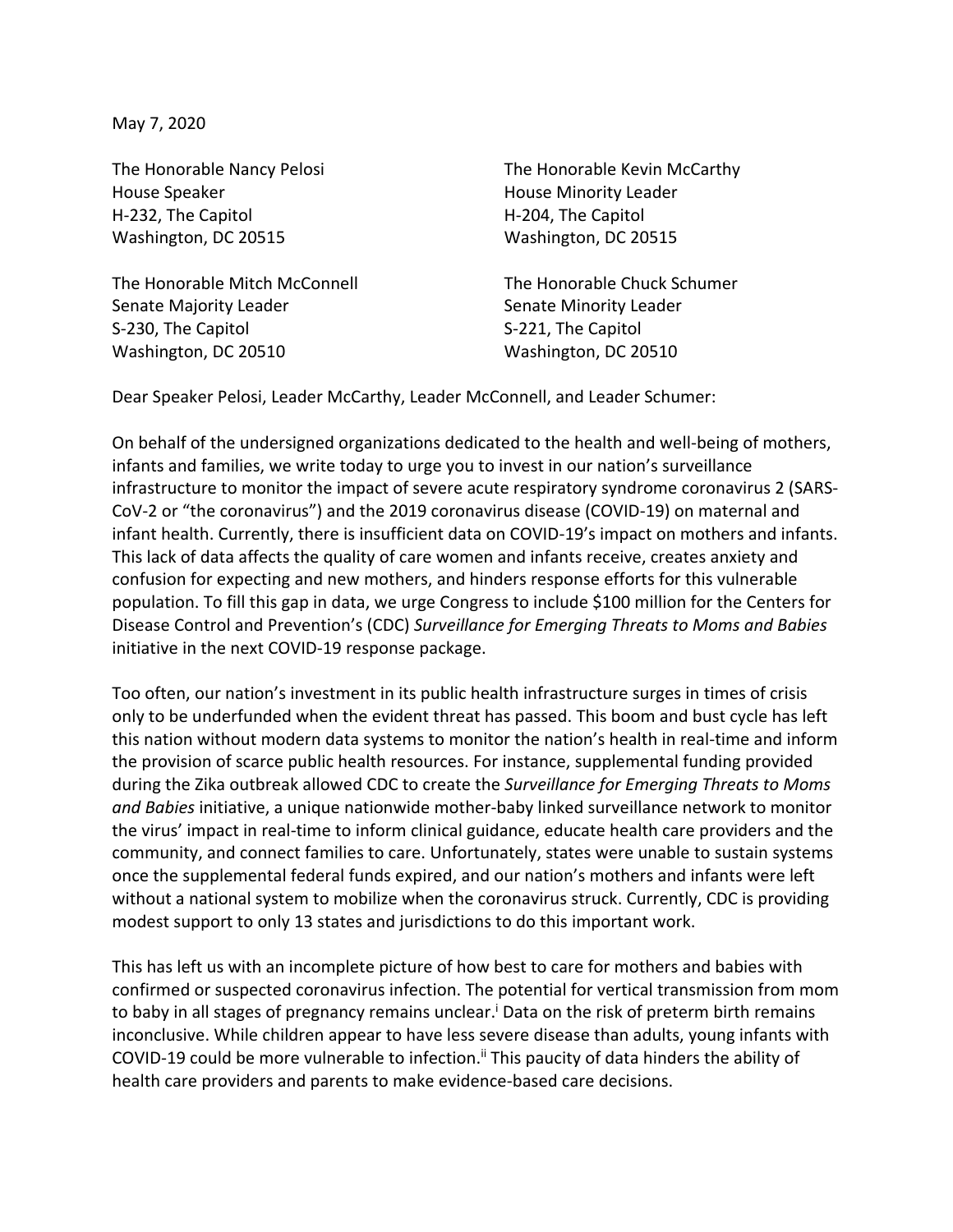To address these knowledge gaps, Congress should immediately provide at least \$100 million to CDC to reinvigorate and expand the *Surveillance for Emerging Threats to Moms and Babies*  initiative to provide real-time clinical and survey data from all 50 states, territories and jurisdictions on the impact of COVID-19 on pregnant women and their babies. This will enable CDC to develop detailed guidance for health care providers on the care of pregnant women and infants, improve evidence-based communications to this at-risk population, and allow CDC to identify any long-term impacts on infant development. Further, Congress must sustain this level of funding beyond the current crisis to ensure we have a national infrastructure to quickly identify and respond to any new health threats that emerge to mothers and infants.

We thank you for the unprecedented investments you have made in recent months to blunt the impact of COVID-19 on the nation's health and well-being. We ask that you ensure the next COVID-19 response package includes investments in the *Surveillance for Emerging Threats to Moms and Babies* initiative to ensure we are comprehensively monitoring and responding to the impact on the health of moms and babies. Please direct questions to KJ Hertz, Director, Federal Affairs, March of Dimes (khertz@marchofdimes.org).

Sincerely,

AIDS Alliance for Women, Infants, Children, Youth & Families American Academy of Family Physicians American Academy of Pediatrics American College of Clinical Pharmacy American College of Obstetricians and Gynecologists American Organization for Nursing Leadership American Public Health Association Arc of Illinois Association of Maternal & Child Health Programs Association of University Centers on Disabilities (AUCD) Association of Women's Health, Obstetric and Neonatal Nurses Brooklyn Perinatal Network, Inc. Center for Reproductive Rights Families USA Family Voices First Focus Campaign for Children Florida Chapter of American Academy of Pediatrics, Inc. HealthyWomen Johnson & Johnson Liftoff Western New York March of Dimes MomsRising National Association of County and City Health Officials National Association of Nurse Practitioners in Women's Health National Association of Pediatric Nurse Practitioners National Birth Defects Prevention Network